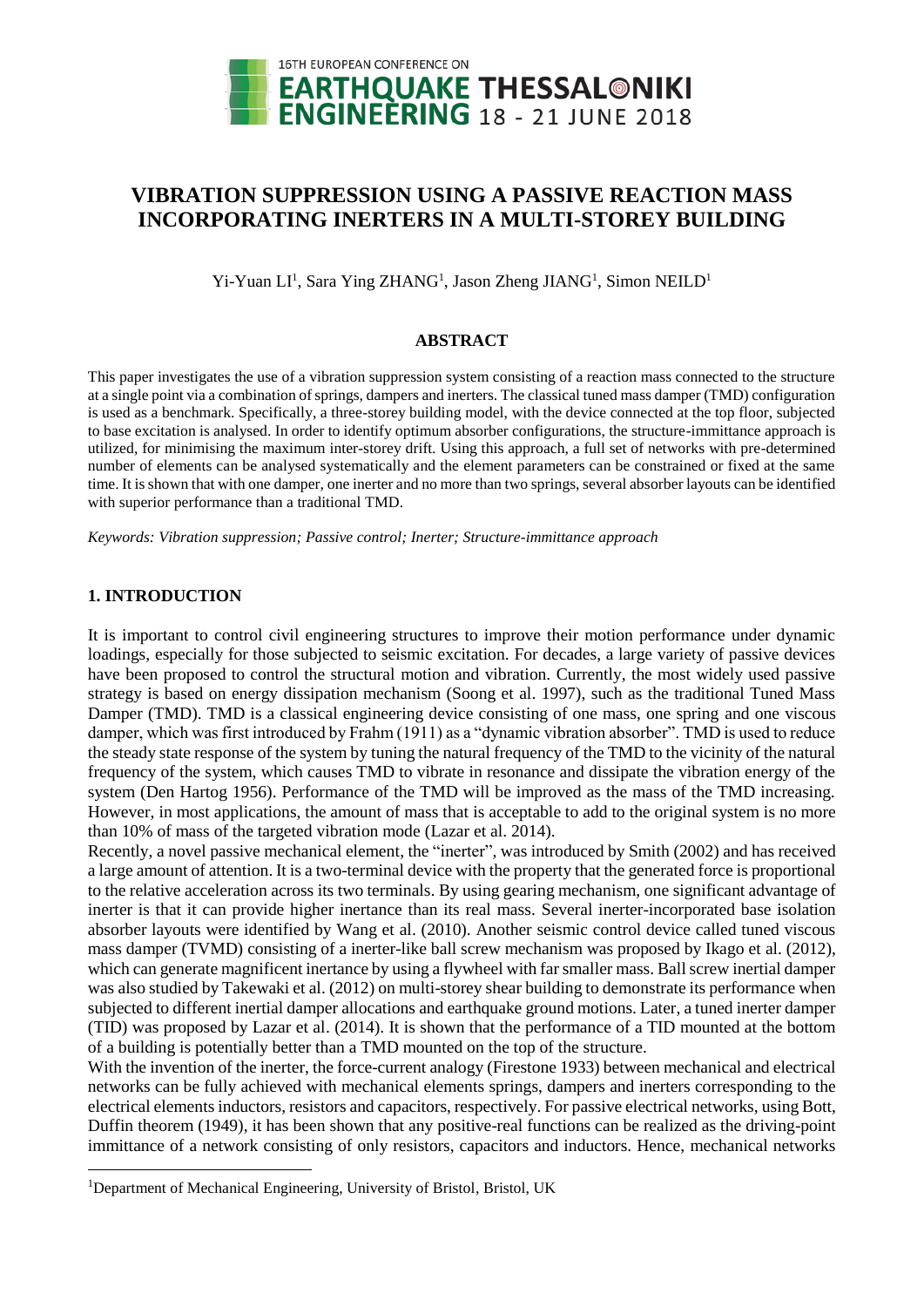consisting of dampers, inerters and springs can also be obtained by synthesizing the positive-real functions. In general, two approaches are applied to identify beneficial passive vibration absorber, the structure-based approach and the immittance-based approach. For the structure-based approach, such as TID (Lazar et al. 2014) and TMDI (Marian et al. 2014), network layouts are first proposed. Parameter values for each of the elements are then selected based on performance criteria. With this approach, the complexity and topology of the absorber can be pre-determined. However, only one network layout can be considered at a time even though there are large number of possible layouts, which inevitably limits the achievable performance of the proposed absorber. On the other hand, with the immittance-based approach, such as the application proposed by Wang et al. (2012) and Li et al. (2016), a positive-real immittance function which is capable of providing the optimum performance of the system can be obtained firstly. Then, the corresponding network layout and element values can be identified using network synthesis theory. However, without pre-restricted complexity and topology of the network, undesirable networks with very complicated layouts may occur. To overcome the disadvantages of structure-based and immittance-based approaches, a novel structure-immittance approach was proposed by Zhang et al. (2017) for passive vibration absorber identification. With this approach, a new class of structuralimmittance functions can be obtained, which cover a full set of network layouts with explicit information of all topology possibilities; meanwhile, the number of each element type can be pre-determined, and the element values can be fixed or constrained.

In this paper, a vibration suppression system consisting of a reaction mass connected to the top of the structure at a single point via a combination of springs, dampers and inerters is investigated. Structure-immittance approach is used to obtain the optimal absorber configurations. This paper is organized as follows: In section 2, the structure-immittance approach is demonstrated. In section 3, two cases with different number of elements are studied by utilizing the structure-immittance method to identify the optimal layouts, which are applied on a multi-storey building model to show the performance superiority compared with the traditional TMD. Finally, conclusions are drawn in section 4.

## **2. STRUCTURE**-**IMMITTANCE METHODOLOGY**

By utilizing the force-current analogy, the structure-immittance method can be applied both on mechanical networks as well as on electrical networks. Therefore, the transfer function of the mechanical network is defined as

$$
Y(s) = \frac{F(s)}{V(s)}\tag{1}
$$

where  $F(s)$  and  $V(s)$  are the force and relative velocity across the two terminals in Laplace domain, respectively. *s* is the complex frequency parameter of the Laplace transform. Mapping it to electrical system, the transfer function corresponds to the admittance of electrical networks, which is

$$
Y(s) = \frac{I(s)}{U(s)}\tag{2}
$$

where I(s) and U(s) are the current and voltage across the two terminals in Laplace domain, respectively. Oneport (two-terminal) mechanical networks are taken into consideration to develop structure-immittance method in this paper. The definition of structural-immittances, which include all the possible arrangements of a set number of elements, are given as the transfer functions from force to velocity. In this section, two mechanical systems as well as their structural-immittances are demonstrated, which are denoted as one spring case (including one inerter, one damper and one spring) and two springs case (including one inerter, one damper and two springs).

#### *2.1 Networks of one inerter, one damper and one spring case*

For the case with one inerter, one damper and one spring (i.e. one spring case), there are totally 8 absorber layouts. By using the structure-immittance method, two networks termed as  $Q_{11}$  and  $Q_{12}$ , which contain the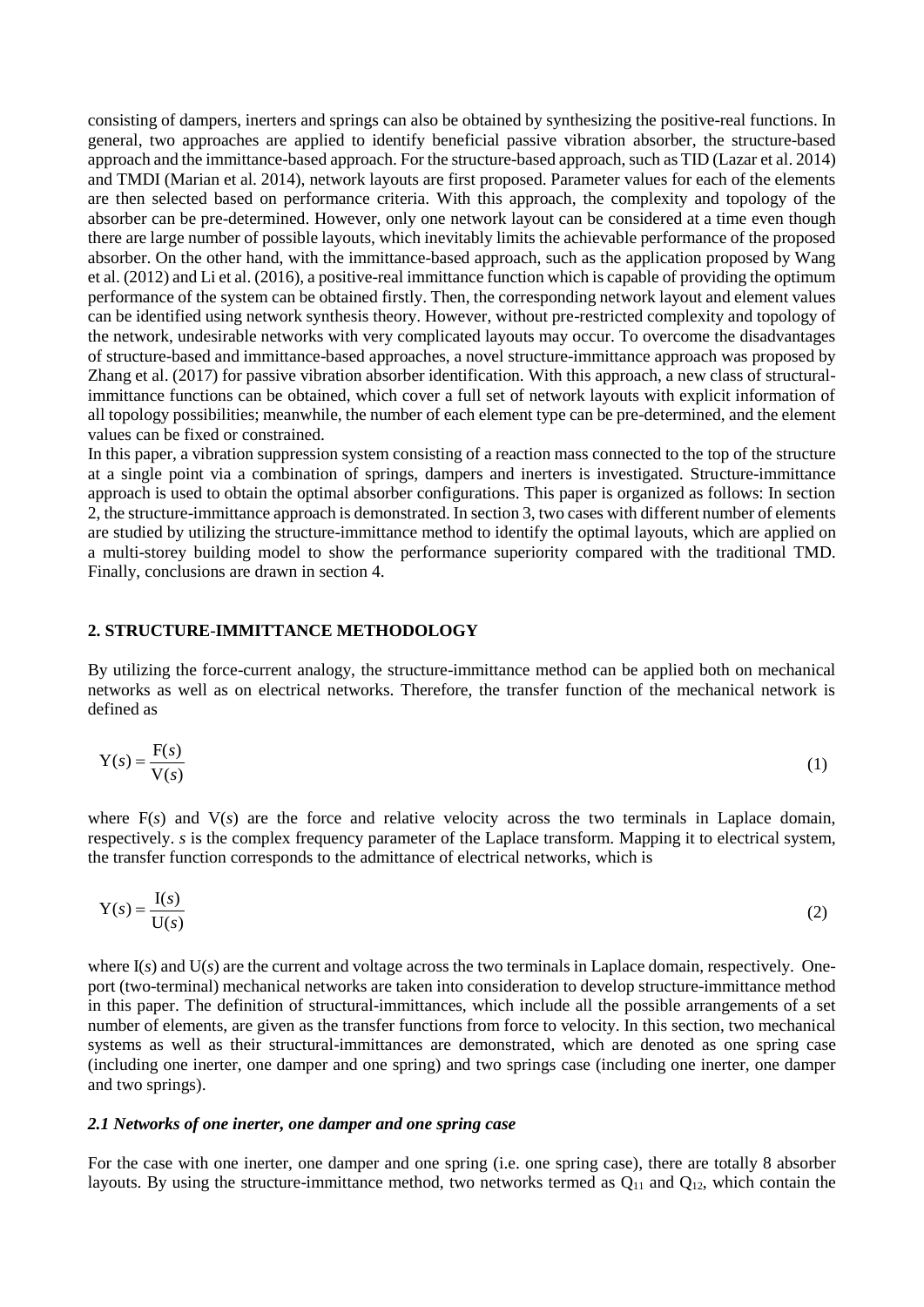possibilities of all the 8 layouts arrangements, can be obtained. There are 4 steps (Zhang et al. 2017) to find  $Q_{11}$  and  $Q_{12}$ . It should be noticed that the networks obtained in each step must satisfy the condition that at most one spring is present.

Step 1: Two generic sub-networks  $M_{11}$  and  $M_{12}$  are constructed as shown in step 1 of Figure 1. One is inerter based sub-network and the other is damper-based sub-network.

Step 2: Two sub-networks  $M_{11}$  and  $M_{12}$  are connected to each other both in parallel and in series to form two new networks  $N_{11}$  and  $N_{12}$ , as shown in step 2 of Figure 1.

Step 3: Since in networks  $N_{11}$  and  $N_{12}$ , some of the springs are redundant and can produce the same effect on the network, redundancy of the springs in networks  $N_{11}$  and  $N_{12}$  need to be checked and removed. For example, in network N<sub>11</sub>, considering  $0 < 1/k_1 < \infty$ ,  $k_2 = 0$ ,  $1/k_3 = 0$  and  $k_4 = 0$ , one layout with inerter, damper and spring in series connection can be obtained; considering  $0 < 1/k_3 < \infty$ ,  $k_2 = 0$ ,  $1/k_1 = 0$  and  $k_4 = 0$ , same layout can be obtained. Hence,  $k_1$  is redundant and can be removed. All of the springs in  $N_{11}$  and  $N_{12}$  should be checked one by one to guarantee that there is no redundancy left in the networks. As a result, two simplified networks  $P_{11}$ and  $P_{12}$  can be obtained, as shown in step 3 of Figure 1.

Step 4: Springs will be added to the network in parallel and in series again to form the final networks. The adding rule is: a spring will be first added in series and the redundancy will be checked for this added spring. Then, another spring will be added in parallel and the redundancy will also be checked. Repeat the same procedure until no new spring is needed (Note: it is the same when a spring is added in parallel first). Thus, the final networks can be constructed. Follow the adding rule, final networks of the one spring case can be obtained as  $Q_{11}$  and  $Q_{12}$  as shown in step 4 of Figure 1.



Figure 1. Networks of the one spring case constructed in each step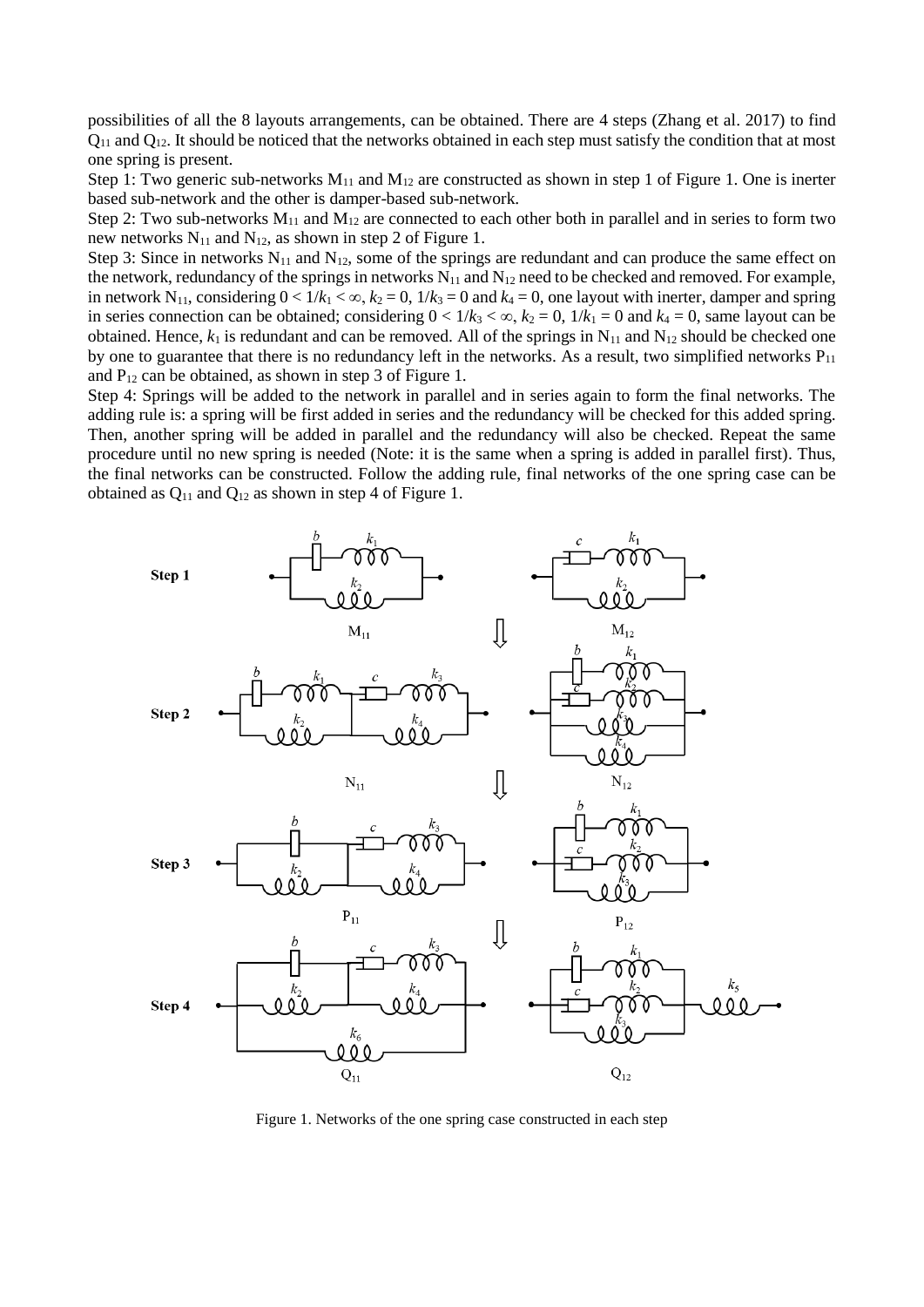The structural-immittances of the networks  $Q_{11}$  and  $Q_{12}$  are respectively

$$
Y_{11}(s) = \frac{bc s^2 + b(k_4 + k_6)s + c(k_2 + k_6)}{bc(\frac{1}{k_3})s^3 + bs^2 + cs + k_2 + k_4},
$$
  
\n
$$
Y_{12}(s) = \frac{bc(\frac{1}{k_1} + \frac{1}{k_2})s^3 + bs^2 + cs + k_3}{b(\frac{1}{k_1} + \frac{1}{k_5})s^3 + c(\frac{1}{k_2} + \frac{1}{k_5})s^2 + s}.
$$
  
\n(3)

For  $Y_{11}(s)$ , only one of  $k_2$ ,  $1/k_3$ ,  $k_4$  and  $k_6$  is positive and all the others should be equal to zero. Similarly, for  $Y_{12}(s)$ , only one of  $1/k_1$ ,  $1/k_2$ ,  $k_3$  and  $1/k_5$  is positive and all the others are equal to zero. In this way,  $Y_{11}(s)$  and Y<sub>12</sub>(*s*) include all the transfer function expressions of the one inerter, one damper and one spring combinations. These transfer functions can be used, along with the constraints listed here to find the optimal one spring, one inerter, one damper layout and configuration for a given system and objective function.

#### *2.2 Networks of one inerter, one damper and two springs case*

For the case with one inerter, one damper and two springs (i.e. two springs case), there are totally 18 absorber layouts. By using the structure-immittance method, two networks termed as  $Q_{21}$  and  $Q_{22}$ , which contain the possibilities of all the 18 layouts arrangements, can be obtained. Similarly, 4 steps are needed to obtain the final networks  $Q_{21}$  and  $Q_{22}$ . It should also be noted that at most two springs are present for the networks obtained in each step.

Networks  $Q_{21}$  and  $Q_{22}$  are shown in Figure 2. Steps used to obtain  $Q_{21}$  and  $Q_{22}$  are similar to those used to obtain  $Q_{11}$  and  $Q_{12}$  in section 2.1, so they are not listed here.



Figure 2. Networks  $Q_{21}$  and  $Q_{22}$  of the two springs case

Structural-immittances of the networks  $Q_{21}$  and  $Q_{22}$  are obtained as:

tructural-immittances of the networks Q<sub>21</sub> and Q<sub>22</sub> are obtained as:  
\n
$$
b c \left(\frac{k_3}{k_2} + \frac{k_8}{k_2} + \frac{k_6}{k_4} + \frac{k_8}{k_4} + 1\right) s^3 + b (k_6 + k_8) s^2 + c (k_3 + k_8) s + k_3 k_6 + k_3 k_8 + k_6 k_8
$$
\n
$$
Y_{21}(s) = \frac{\sqrt{b c \left(\frac{1}{k_2} + \frac{1}{k_4} + \frac{1}{k_9}\right) s^3 + b \left(\frac{k_3}{k_2} + \frac{k_6}{k_2} + \frac{k_6}{k_3} + \frac{k_8}{k_9} + 1\right) s^2 + c \left(\frac{k_3}{k_4} + \frac{k_3}{k_9} + \frac{k_6}{k_4} + \frac{k_8}{k_9} + 1\right) s + k_3 + k_6}}{\left(\frac{b}{k_2} + \frac{b}{k_4} + \frac{b}{k_9} + \frac{b}{k_9} + \frac{b}{k_9} + \frac{b}{k_9} + \frac{b}{k_9} + \frac{b}{k_4} + \frac{b}{k_9} + \frac{b}{k_4} + \frac{b}{k_9} + \frac{b}{k_4} + \frac{b}{k_9} + \frac{b}{k_4} + \frac{b}{k_9} + \frac{b}{k_4} + \frac{b}{k_9} + \frac{b}{k_4} + \frac{b}{k_9} + \frac{b}{k_4} + \frac{b}{k_9} + \frac{b}{k_9} + \frac{b}{k_9} + \frac{b}{k_9} + \frac{b}{k_9} + \frac{b}{k_9} + \frac{b}{k_9} + \frac{b}{k_9} + \frac{b}{k_9} + \frac{b}{k_9} + \frac{b}{k_9} + \frac{b}{k_9} + \frac{b}{k_9} + \frac{b}{k_9} + \frac{b}{k_9} + \frac{b}{k_9} + \frac{b}{k_9} + \frac{b}{k_9} + \frac{b}{k_9} + \frac{b}{k_9} + \frac{b}{k_9} + \frac{b}{k_9} + \frac{b}{k_9} + \frac{b}{k_9}
$$

$$
\begin{aligned}\n& \left[ \begin{array}{ccccccccc}\n k_2 & k_4 & k_9 & k_2 & k_2 & k_9 & k_9 & k_4 & k_9 & k_4 & k_9 & \\
\hline\n & k_2 & k_4 & k_9 & k_4 & k_9 & k_4 & k_9 & \\
\end{array} \right] \\
& Y_{22}(s) = \frac{bc(\frac{1}{k_2} + \frac{1}{k_4})s^3 + b(\frac{k_3}{k_2} + \frac{k_3}{k_4} + \frac{k_8}{k_2} + 1)s^2 + c(\frac{k_1}{k_2} + \frac{k_8}{k_4} + \frac{k_1}{k_4} + \frac{k_8}{k_7} + 1)s + k_1 + k_3 + k_8}{s_2(s) = \frac{s_2}{s_2(s)} \\
& Y_{22}(s) = \frac{s_2}{s_2(s)} \\
& Y_{22}(s) = \frac{1}{s_2(s)} \\
& Y_{22}(s) = \frac{s_2}{s_2(s)} \\
& Y_{22}(s) = \frac{s_2}{s_2(s)} \\
& Y_{22}(s) = \frac{s_2}{s_2(s)} \\
& Y_{22}(s) = \frac{s_2}{s_2(s)} \\
& Y_{22}(s) = \frac{s_2}{s_2(s)} \\
& Y_{22}(s) = \frac{s_2}{s_2(s)} \\
& Y_{22}(s) = \frac{s_2}{s_2(s)} \\
& Y_{22}(s) = \frac{s_2}{s_2(s)} \\
& Y_{22}(s) = \frac{s_2}{s_2(s)} \\
& Y_{22}(s) = \frac{s_2}{s_2(s)} \\
& Y_{22}(s) = \frac{s_2}{s_2(s)} \\
& Y_{22}(s) = \frac{s_2}{s_2(s)} \\
& Y_{22}(s) = \frac{s_2}{s_2(s)} \\
& Y_{22}(s) = \frac{s_2}{s_2(s)} \\
& Y_{22}(s) = \frac{s_2}{s_2(s)} \\
& Y_{22}(s) = \frac{s_2}{s_2(s)} \\
& Y_{22}(s) = \frac{s_2}{s_2(s)} \\
& Y_{22}(s) = \frac{s_2}{s_2(s)} \\
& Y_{22}(s) = \frac{s_2}{s_
$$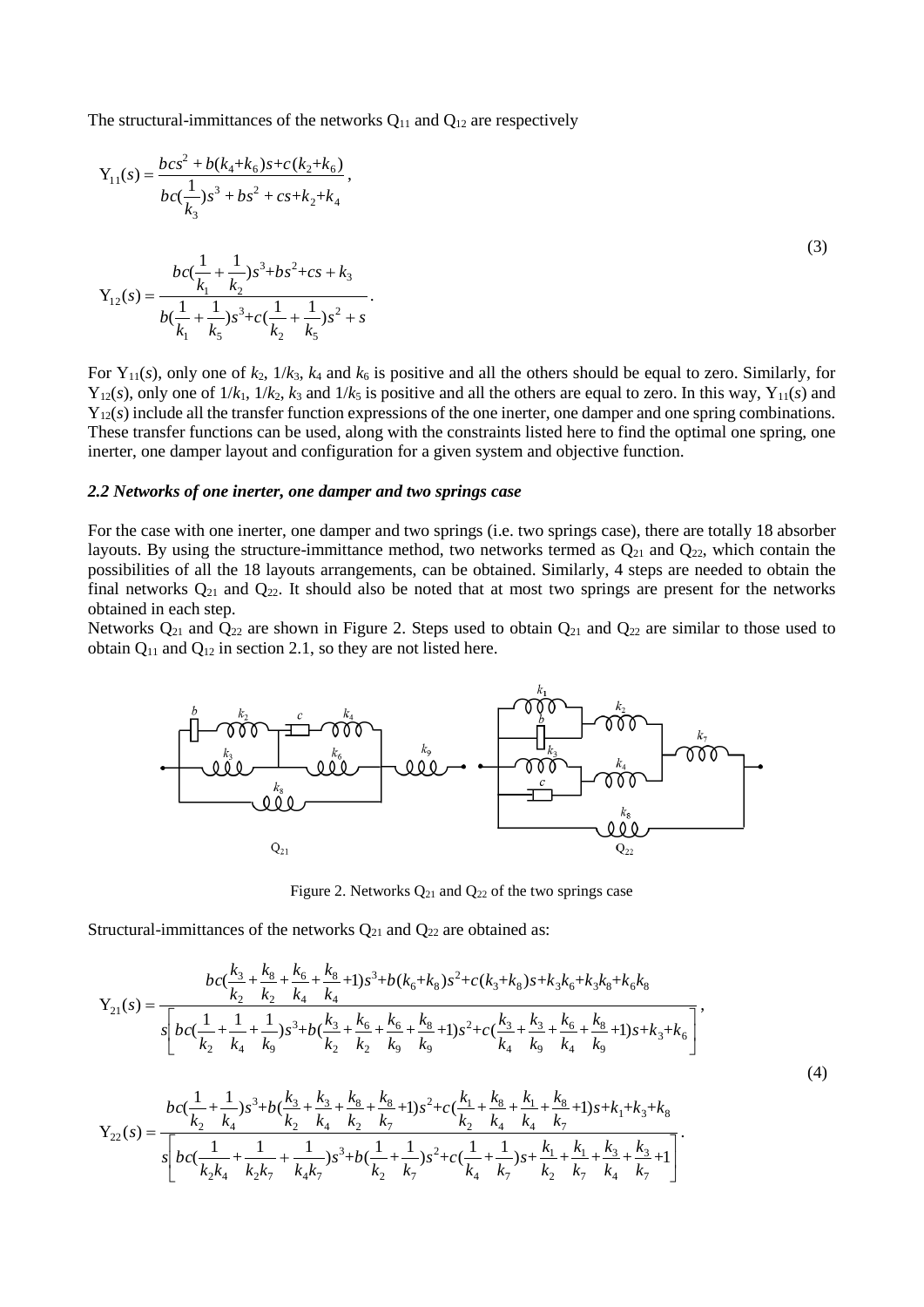$Y_{21}(s)$  and  $Y_{22}(s)$  include all the possibilities of the one inerter, one damper and two springs combinations. For  $Y_{21}(s)$ , only two of  $1/k_2$ ,  $k_3$ ,  $1/k_4$ ,  $k_6$ ,  $k_8$  and  $1/k_9$  are positive and all the others are equal to zero. For  $Y_{22}(s)$ , only two of  $k_1$ ,  $1/k_2$ ,  $k_3$ ,  $1/k_4$ ,  $1/k_7$  and  $k_8$  are positive and all the others are equal to zero.

## **3. APPLICATION TO A MULTI-STOREY BUILDING**

The proposed vibration suppression system considered in this section involves connecting a reaction mass to the top of the main structure at a single point via a combination of springs, dampers and inerters. The vibration absorber is applied on an undamped three-storey building model subjected to the base excitation, where the building and vibration absorber model are shown in Figure 3. The floor mass and inter-storey stiffness are denoted as *M*1, *M*2, *M*<sup>3</sup> and *k*s1, *k*s2, *k*s3, respectively. Dynamics of the combination of inerters, dampers and springs is represented by the transfer function Y(s). The reaction mass is represented by *m*.  $r(t)$ ,  $x_1(t)$ ,  $x_2(t)$ ,  $x_3(t)$ and *x*4(*t*) represent the absolute displacement of the ground, the 1st floor, the 2nd floor, the 3rd floor and the reaction mass in time domain, respectively. In this paper, floor mass is taken as  $M_1 = M_2 = M_3 = 1000$  kg, interstorey stiffness is taken as  $k_{s1} = k_{s2} = k_{s3} = 1500$  kN/m, reaction mass *m* is taken to be equal to 150 kg for consisting with Lazar et al. (2014).



Figure 3. Three-storey building model with the vibration absorber mounted on the top

The equation of motion of the absorber in Laplace domain is written in absolute coordinates as

$$
ms^{2}X_{4}(s) = -Y(s)s[X_{4}(s) - X_{3}(s)]
$$
\n(5)

And the equation of motion of the three-storey building in Laplace domain is

$$
M_1s^2X_1(s) = k_{s1}[R(s) - X_1(s)] - k_{s2}[X_1(s) - X_2(s)]
$$
  
\n
$$
M_2s^2X_2(s) = k_{s2}[X_1(s) - X_2(s)] - k_{s3}[X_2(s) - X_3(s)]
$$
  
\n
$$
M_3s^2X_3(s) = k_{s3}[X_2(s) - X_3(s)] + Y(s)s[X_4(s) - X_3(s)]
$$
\n(6)

where  $X_1(s)$ ,  $X_2(s)$ ,  $X_3(s)$  and  $R(s)$  are the displacements  $x_1(t)$ ,  $x_2(t)$ ,  $x_3(t)$  and  $r(t)$  in Laplace domain. Define inter-storey drift  $X_{1-r}(s)$ ,  $X_{2-1}(s)$  and  $X_{3-2}(s)$  as:

$$
X_{1-r}(s) = X_1(s) - R(s)
$$
  
\n
$$
X_{2-1}(s) = X_2(s) - X_1(s)
$$
  
\n
$$
X_{3-2}(s) = X_3(s) - X_2(s)
$$
\n(7)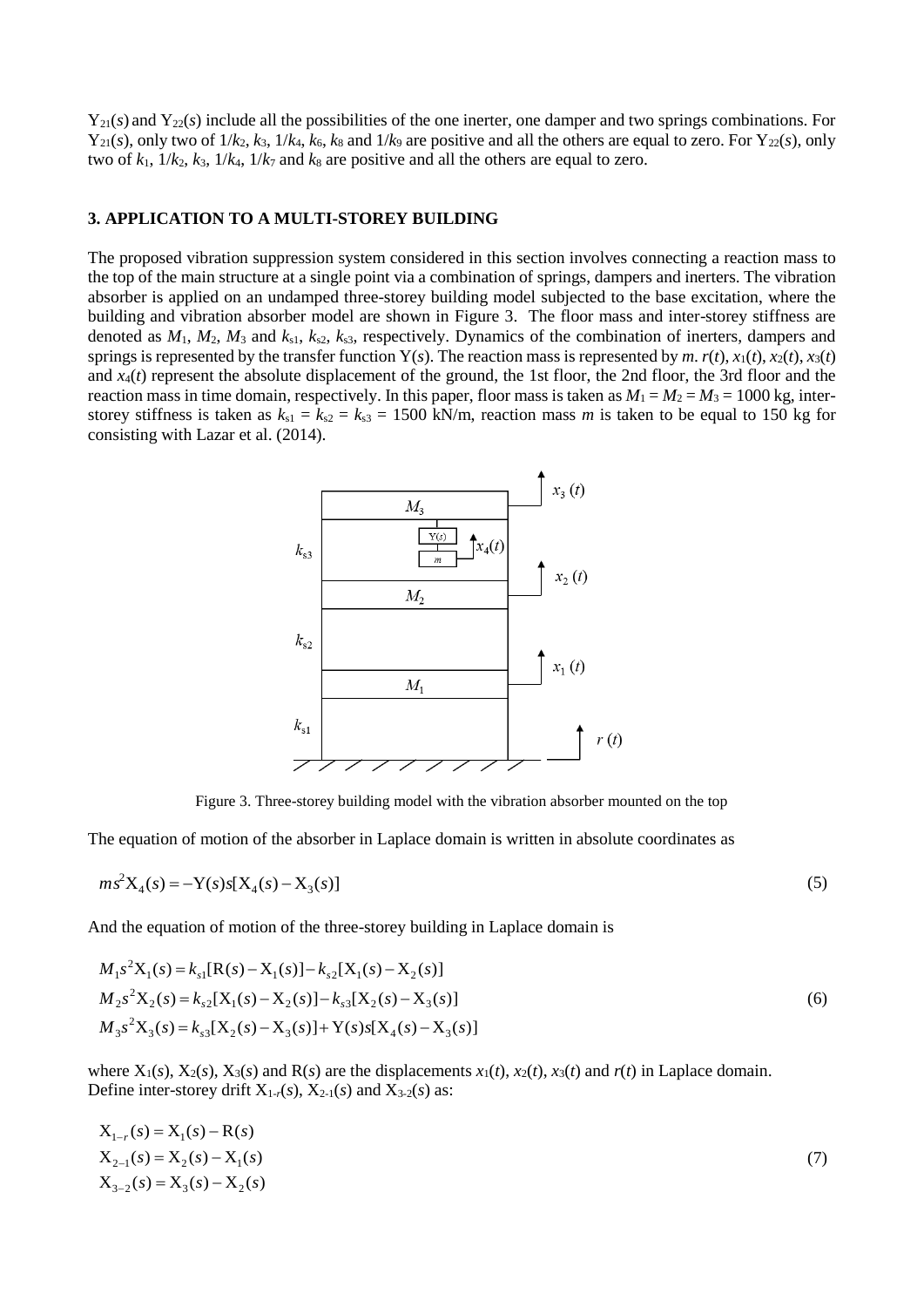where  $X_{1-r}(s)$ ,  $X_{2-1}(s)$  and  $X_{3-2}(s)$  represent the displacements of the 1st floor relative to the ground, the 2nd floor relative to the 1st floor and the 3rd floor relative to the 2nd floor in Laplace domain, respectively. Substituting Equations 5 and 7 into Equation 6 to eliminate  $X_1(s)$ ,  $X_2(s)$ ,  $X_3(s)$  and  $X_4(s)$  yields

$$
(M_1s^2 + k_{s1})X_{1-r}(s) - k_{s2}X_{2-1}(s) = -M_1s^2R(s)
$$
  
\n
$$
M_2s^2X_{1-r}(s) + (k_{s2} + M_2s^2)X_{2-1}(s) - k_{s3}X_{3-2}(s) = -M_2s^2R(s)
$$
  
\n
$$
aX_{1-r}(s) + aX_{2-1}(s) + (a + k_{s3})X_{3-2}(s) = -aR(s)
$$
\n(8)

where

$$
a = M_3 s^2 + Y(s)s - \frac{Y(s)^2 s^2}{ms^2 + Y(s)s}
$$
\n(9)

In this paper, the inter-storey drift relative to the base acceleration is considered as the performance index. Therefore, the objective function is defined as

$$
J_{\infty} = \max\left(\left\|\mathbf{T}_{s^2 \mathbf{R} \to \mathbf{X}_{i-(i-1)}}(j\omega)\right\|_{\infty}\right), \ i = 1, 2, 3 \tag{10}
$$

where  $T_{s^2R \to X_{i-(i-1)}}$  represents the transfer function with the ground acceleration as input and inter-storey drift between *i*th floor and  $(i-1)$ th floor as output (Note: when  $i = 1$ ,  $X_{i-1}(s)$  refers to the ground displacement  $R(s)$ ).  $T_{s^2 R \to X_{i-(i-1)}}(j\omega)$  is the standard H<sub>∞</sub>-norm, which represents the maximum magnitude of  $T_{s^2 R \to X_{i-(i-1)}}$  across the whole frequency domain.

In order to identify the absorber's optimal layout, objective function *J*<sup>∞</sup> is optimized using a combination of patternsearch and fminsearch in Matlab with fminsearch refining the results obtained via patternsearch. The optimal layouts and their corresponding optimal parameter values for the one spring case and the two springs case are shown in Table 1. The traditional TMD is also optimized as a benchmark.

For the TMD, Y(*s*) is taken to be the transfer function of a spring and a damper connected in parallel. The minimum value of the objective function is  $J_{\infty} = 0.0172$  with  $c = 1.71$  kNs/m and  $k = 38.76$  kN/m. Based on the tuning rule proposed by Den Hartog (1956), there are two peaks in the vicinity of the 1st mode natural frequency. However, they can hardly be observed from Figure 4. This is because the mass *m* of the absorber is small compared with the mass of the main structure, thus these two peaks are very close together. For example, in Figure 4(a), the frequencies of these two peaks are 2.54 Hz and 2.63 Hz, respectively.

For the one spring case, before the optimization procedure, it might be thought that the optimal layout consists of a damper connected to a spring in parallel and then connected to an inerter in series, based on the idea that this is similar to TMD with an added inerter to provide larger inertance. However, the optimal performance of this layout occurs when *b* is infinite. The reason is that the inerter is connected with the reaction mass in series, which actually reduce the effective reaction mass. This situation can be understood physically as follow: when *b* is equal to zero, the reaction mass is disconnected with the spring and damper, therefore, there will be no force applied on the main structure at all. As *b* becomes larger, the connection of the reaction mass with spring and damper is increased. When *b* is infinite, the reaction mass is connected to the spring and damper rigidly, which is equivalent to the layout of TMD. After the optimization procedure for the one spring case (transfer function given in Equation 3), the optimal layout of the absorber is obtained, where an inerter is connected to a damper in series and then they are connected to a spring in parallel. The minimum value of the objective function is  $J_{\infty} = 0.0120$  with  $b = 145.6$  kg,  $c = 3.64$  kNs/m and  $k_1 = 65.30$  kN/m. It can be observed that, for the one spring case, performance of the absorber with optimal layout is improved by 30.2% compared with the traditional TMD absorber.

For the two springs case (transfer function given in Equation 4), the minimum value of the objective function is  $J_{\infty}$  = 0.0101 with *b* = 23.91 kg, *c* = 0.81 kNs/m,  $k_1$  = 89.14 kN/m and  $k_2$  = 41.86 kN/m. It can be observed that, for this case, performance of the absorber with optimal layout is improved by 41.3% compared with the traditional TMD absorber. With the absence of the inerter, an absorber consisting of one damper and two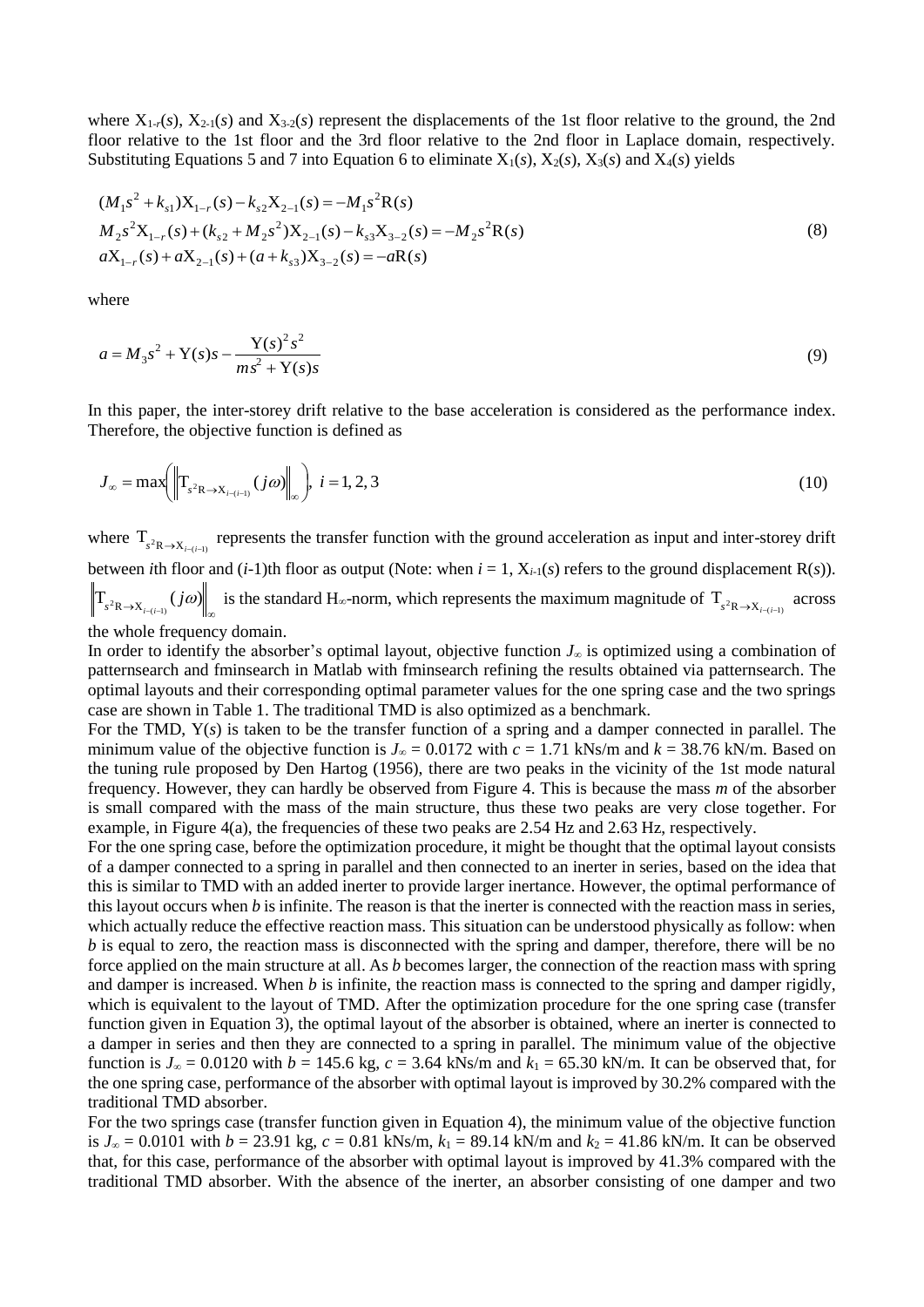springs is optimized as a comparison. The minimum value of the objective function is  $J_{\infty} = 0.0169$  ( $c = 1.95$ ) kNs/m,  $k_1 = 39.79$  kN/m and  $k_2 = 590.1$  kN/m), which is only slightly improved compared with the TMD. Hence, the performance superiority of the absorber in the two springs case is due to the presence of inerter rather than merely due to the presence of two springs.

| Optimal<br>parameter       | <b>Suppression system</b> |                 |                  |
|----------------------------|---------------------------|-----------------|------------------|
| values and layouts         | <b>TMD</b>                | One spring case | Two springs case |
| $J_{\infty}$               | 0.0172                    | 0.0120          | 0.0101           |
| Performance<br>improvement |                           | 30.2%           | 41.3%            |
| Layouts                    | с                         |                 | k <sub>2</sub>   |
| $b$ (kg)                   |                           | 145.6           | 23.91            |
| $c$ (kNs/m)                | 1.71                      | 3.64            | 0.81             |
| $k_1$ (kN/m)               | 38.76                     | 65.30           | 89.14            |
| $k_2$ (kN/m)               |                           |                 | 41.86            |

Table 1. Optimal parameter values and layouts of the one spring case, the two springs case and the TMD case

Frequency responses of  $T_{s^2R \to X_{1-r}}$ ,  $T_{s^2R \to X_{2-1}}$  and  $T_{s^2R \to X_{3-2}}$  for the one spring case, the two springs case and the TMD case are shown in Figure 4. The horizonal lines highlight the objective function values for each interstorey drift in turn. It can be observed that, for one spring case and two springs case, frequency responses of  $T_{s^2R\to X_{1-r}}$ ,  $T_{s^2R\to X_{2-1}}$  and  $T_{s^2R\to X_{3-2}}$  are reduced at each natural frequency of the main structure compared with the traditional TMD. Moreover, performance of the absorber with two springs is superior than the absorber with one spring.

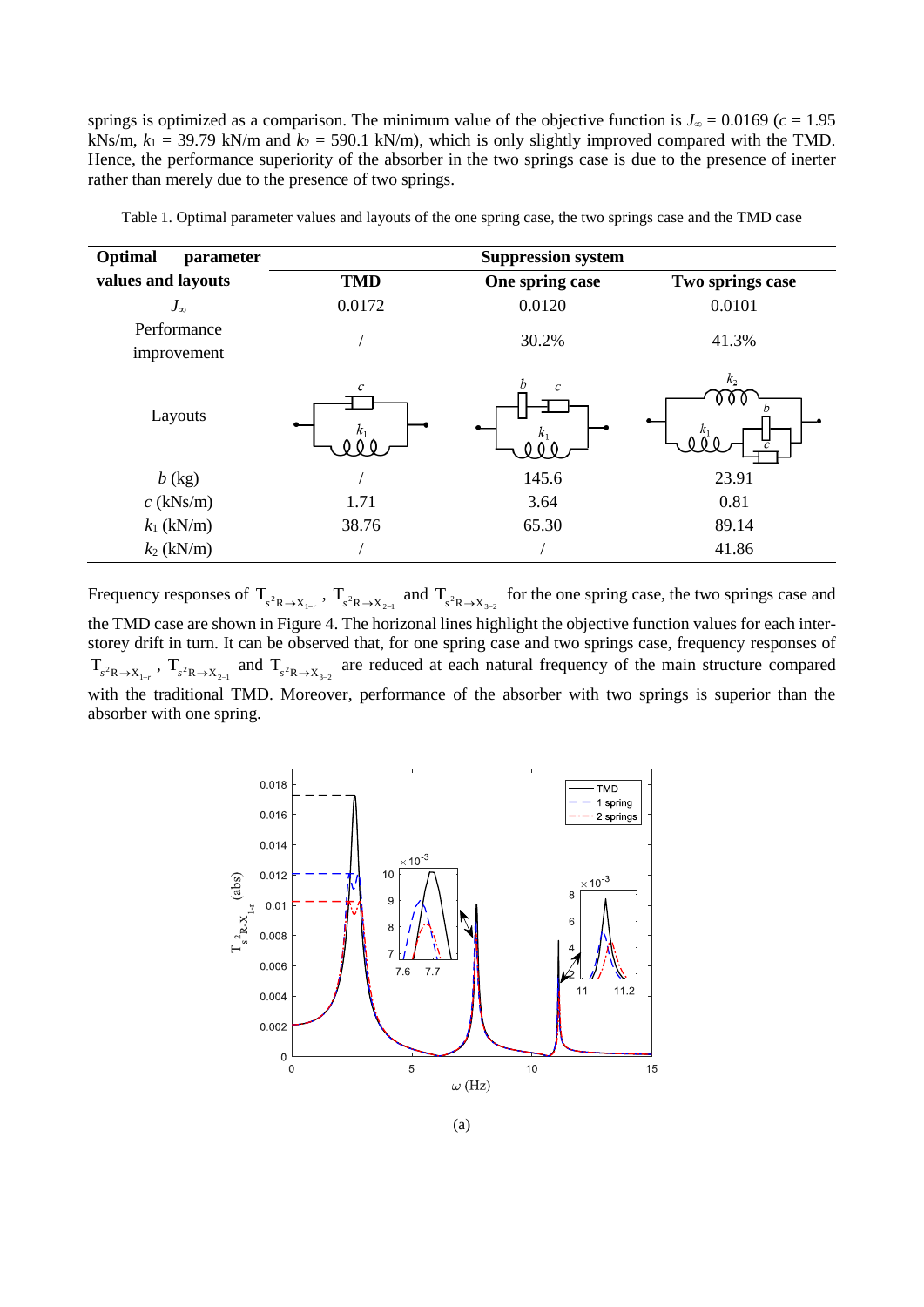





(c)

Figure 4. Frequency response comparison for the one spring case, the two springs case and the TMD case of inter-storey drift between: (a) the 1st floor and the ground; (b) the 2nd floor and the 1st floor; (c) the 3rd floor and the 2nd floor subjected to the ground acceleration

# **4. CONCLUSIONS**

In this paper, a vibration suppression system consisting of a reaction mass connected to the structure at a single point via a combination of springs, dampers and inerters is investigated. The structure-immittance method is used to identify the optimal absorber layouts with a pre-determined number of elements. Two cases, one with one inerter, one damper and one spring, the other with one inerter, one damper and two springs are analysed systematically. An undamped three-storey building model subjected to base excitation is used to illustrate the efficiency of the proposed system. It can be observed that the maximum inter-storey drift is reduced